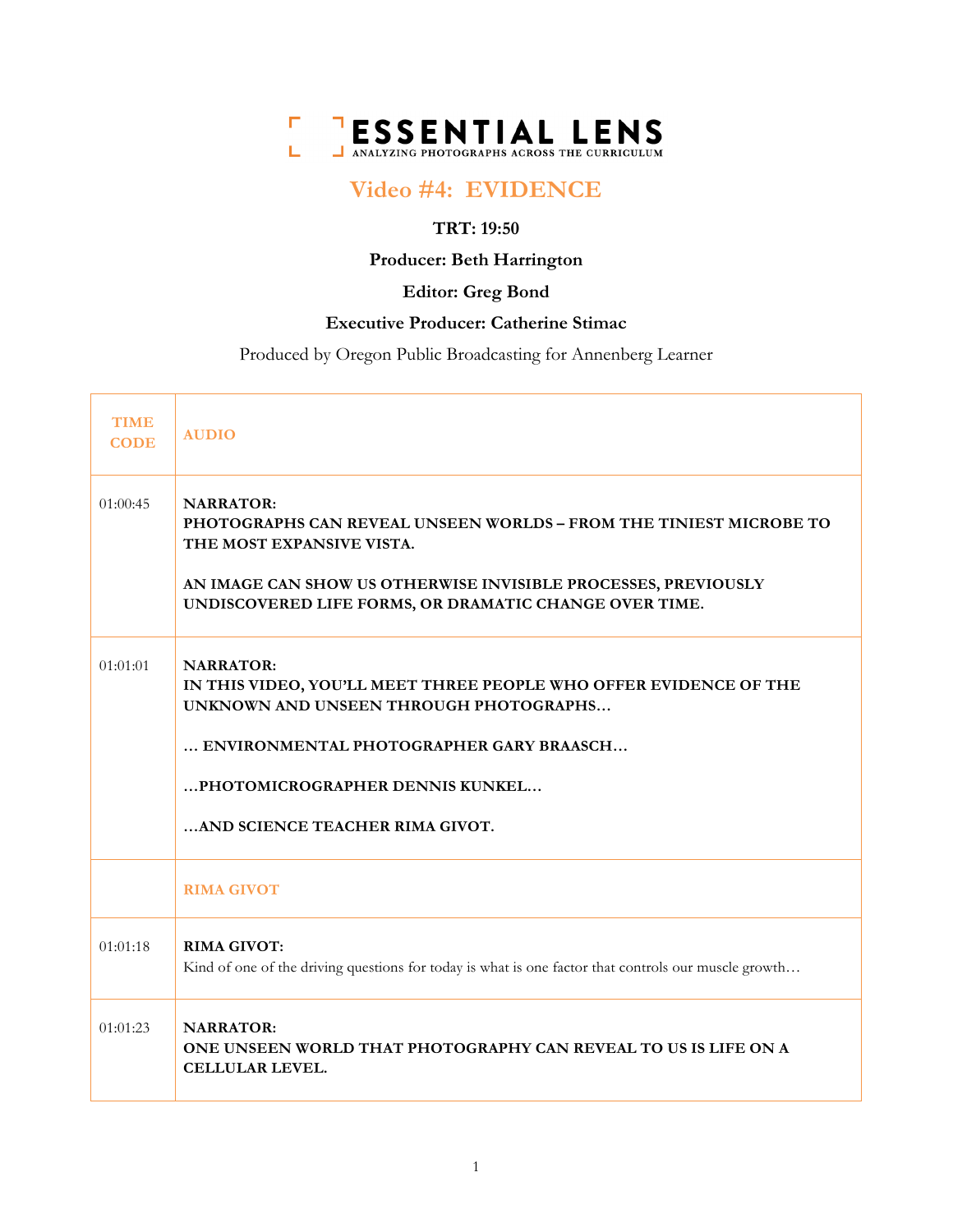|          | TODAY WE'LL VISIT A CLASS IN OREGON WHERE AN EDUCATOR IS USING<br>PHOTOGRAPHS OF MICE CELLS FROM THE ESSENTIAL LENS COLLECTION AS A<br>VISUAL TOOL FOR TEACHING ABOUT GENETIC MODIFICATION AND MUSCLE<br>DEVELOPMENT.                                                                                                                                                                                                                                                            |
|----------|----------------------------------------------------------------------------------------------------------------------------------------------------------------------------------------------------------------------------------------------------------------------------------------------------------------------------------------------------------------------------------------------------------------------------------------------------------------------------------|
| 01:01:41 | <b>RIMA GIVOT:</b><br>I'm Rima Givot and I teach science at Sisters High School.                                                                                                                                                                                                                                                                                                                                                                                                 |
| 01:01:43 | <b>RIMA GIVOT:</b><br>So today we're gonna be talking about photos and how photos are used in science. And so I wanted to refer to<br>this photo up here.                                                                                                                                                                                                                                                                                                                        |
| 01:01:50 | <b>NARRATOR:</b><br>RIMA IS SHOWING HER CLASS PHOTOS OF A MOUSE MODIFIED WITH GREEN<br>FLUORESCENT PROTEIN OR GFP, AS WELL AS MICRO PHOTOGRAPHS OF THAT<br><b>MOUSE'S CELLS.</b>                                                                                                                                                                                                                                                                                                 |
|          | ORDINARILY SCIENTISTS STAIN CELLS IN ORDER TO SEE THEM UNDER A<br>MICROSCOPE. BUT THIS PROCESS KILLS CELLS AND ALTERS THEM.                                                                                                                                                                                                                                                                                                                                                      |
|          | SO THEY'VE LEARNED HOW TO GENETICALLY MODIFY ORGANISMS THEY WANT TO<br>STUDY WITH GFP. IN THIS WAY, THEY CAN OBSERVE CELLS IN THEIR NATURAL,<br>LIVING STATE.                                                                                                                                                                                                                                                                                                                    |
|          | THESE MICROGRAPHS OF THE GFP MODIFIED MOUSE CELLS LET THE STUDENTS<br>EXAMINE MUSCLE GROWTH WITHOUT THE AID OF AN ACTUAL MICROSCOPE.                                                                                                                                                                                                                                                                                                                                             |
| 01:02:29 | <b>RIMA GIVOT:</b><br>The photomicrographs, I think, are really important because they gave me a very relevant, quantifiable tool to<br>show the students how to collect data. And so in a situation where we couldn't actually have the authentic cells<br>they were able to use 'em. And actually the pictures amplified what we would have seen in the microscope.<br>And so I think that they're more accurate to do this kind of study than even looking at the live thing. |
| 01:03:00 | <b>RIMA GIVOT:</b><br>These are muscle cells or myotubes from mice. In this particular case, the mouse had myostatin. And in this<br>particular case, the mouse was genetically modified to not have the gene that produces myostatin.                                                                                                                                                                                                                                           |
|          | So the study that was done was, Well, what if we do have mysotatin and what if we don't? Really, how does<br>myostatin effect cell growth? And that's what we're going to do today is a mock study on using photographs to<br>see just like they do in the lab.                                                                                                                                                                                                                  |
|          | So what we're gonna do is look at these two pictures and I have pictures for each of you to use and I'm<br>actually gonna give you guys Sharpies and what I want you to do, you'll be numbering some of the cells that<br>you measure. So we're going to be comparing the two different types of cells.                                                                                                                                                                          |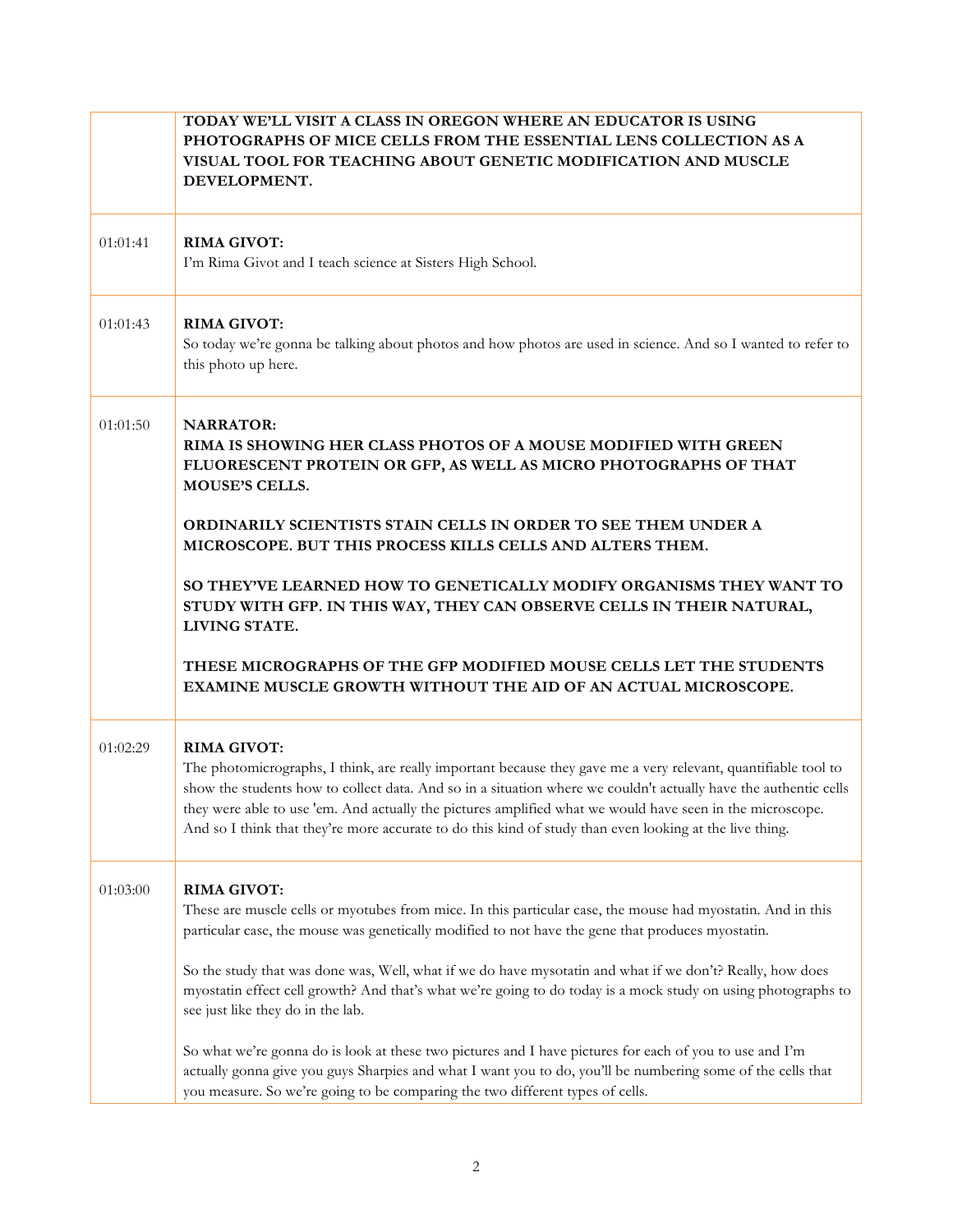|          | So we're going to measure these cells and get some really great scientific data from that.                                                                                                                                                                                                                                                                                                                                               |
|----------|------------------------------------------------------------------------------------------------------------------------------------------------------------------------------------------------------------------------------------------------------------------------------------------------------------------------------------------------------------------------------------------------------------------------------------------|
| 01:03:57 | <b>RIMA GIVOT:</b><br>Just using the photos and the rulers where would you measure to show maybe growth in the cells and how the<br>cells compare?                                                                                                                                                                                                                                                                                       |
|          | Yeah, Johanna?<br><b>FEMALE STUDENT:</b>                                                                                                                                                                                                                                                                                                                                                                                                 |
|          | I also had a question if these are from the same type of muscle cell?                                                                                                                                                                                                                                                                                                                                                                    |
|          | <b>RIMA GIVOT:</b><br>Yes. These are both mouse myotubes. One of the mice had the gene to make myostatin and the other mouse<br>didn't have the gene to make myostatin.                                                                                                                                                                                                                                                                  |
| 01:04:24 | <b>RIMA GIVOT:</b><br>Photographs are important to science because they give us a record in time and they freeze that moment, as<br>well as helping us see places or things that we wouldn't be able to necessarily see well without them.                                                                                                                                                                                               |
| 01:04:38 | <b>NARRATOR:</b><br>THE STUDENTS WORK TOGETHER TO MEASURE THE MYOTUBES AND GRAPH THEIR<br>RESULTS.                                                                                                                                                                                                                                                                                                                                       |
| 01:04:43 | <b>RIMA GIVOT:</b><br>So like these cells bend and so like if you're going to do this cell you do it this way and not that. OK.                                                                                                                                                                                                                                                                                                          |
|          | And then I wanted to show you, (laughs). So, in your groups, guess which one has myostatin and which one<br>doesn't have myostatin.                                                                                                                                                                                                                                                                                                      |
| 01:05:13 | <b>RIMA GIVOT:</b><br>You know I generally try to use as much real specimens as I can. I work to get the students outside as much as<br>I can but in this case photographs were the perfect application because, um, I don't have access to the real<br>thing. Because the studentsit's visual, it's colorful and they're doing authentic research with them and I think<br>it's a great application and I would definitely do it again. |
|          | <b>DENNIS KUNKEL</b>                                                                                                                                                                                                                                                                                                                                                                                                                     |
| 01:05:36 | DENNIS KUNKEL:<br>My interest in microscopy started way back when I was a kid. When I was ten years old, my parents bought me<br>a small microscope.                                                                                                                                                                                                                                                                                     |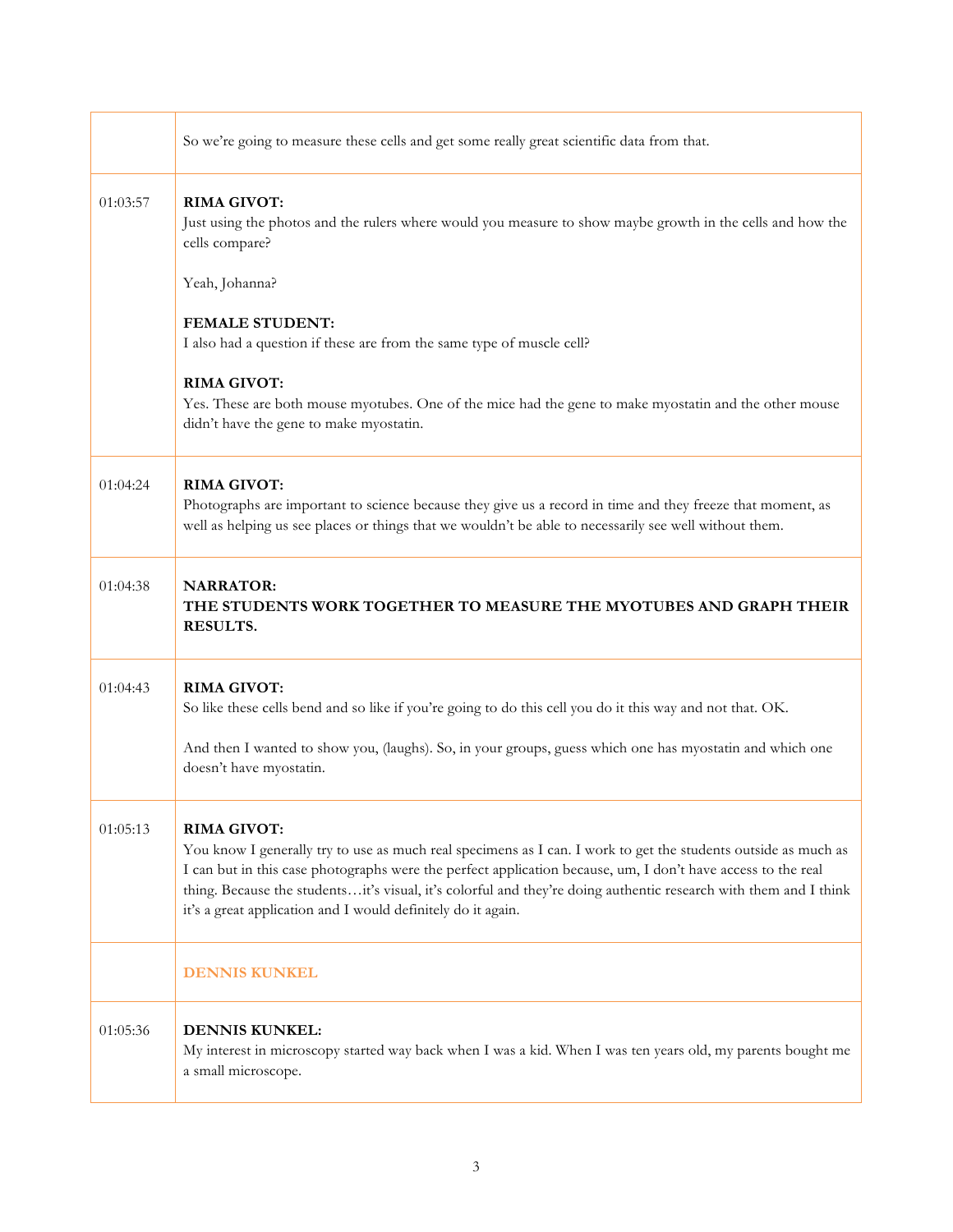|          | But this little microscope opened up a whole new world to me.                                                                                                                                                                   |
|----------|---------------------------------------------------------------------------------------------------------------------------------------------------------------------------------------------------------------------------------|
| 01:05:49 | <b>DENNIS KUNKEL:</b><br>My name is Dr. Dennis Kunkel and I'm a scientist and a photomicrographer who lives in Hawaii.                                                                                                          |
| 01:05:55 | <b>DENNIS KUNKEL:</b><br>I take photos of various types of subjects through different types of microscopes of many things that are in the<br>unseen world around us.                                                            |
| 01:06:04 | <b>NARRATOR:</b><br>DENNIS KUNKEL HAS VAST EXPERIENCE ACROSS MANY SCIENTIFIC DISCIPLINES.<br>HE'S WORKED AS A RESEARCHER ON NUMEROUS PROJECTS AND HAS BEEN                                                                      |
|          | PUBLISHED IN A NUMBER OF SCIENTIFIC JOURNALS.                                                                                                                                                                                   |
|          | BUT IN THE LAST DECADE, HE'S DEVOTED HIMSELF COMPLETELY TO THE REALM<br>OF MICROSCOPIC PHOTOGRAPHY.                                                                                                                             |
|          | HIS TOOL OF CHOICE IS THE ELECTRON MICROSCOPE, ALLOWING HIM TO EXPLORE<br>MATTER THAT CAN'T BE SEEN WITH THE NAKED EYE.                                                                                                         |
| 01:06:29 | <b>NARRATOR:</b><br>DENNIS HAS MADE CONTRIBUTIONS TO THE FIELDS OF BOTANY, MICROBIOLOGY<br>AND NEUROLOGY. AND HAS COLLABORATED WITH FELLOW RESEARCHERS IN<br>DISCIPLINES LIKE ZOOLOGY, AND MATERIAL SCIENCE.                    |
|          | HE THRIVES ON THE CONSTANT VARIETY AND NOVELTY OF HIS PROJECTS.                                                                                                                                                                 |
| 01:06:48 | <b>DENNIS KUNKEL:</b><br>It's amazing to realize you've seen something that nobody else has seen. That's what I really enjoy and I know<br>many of the things that I've seen I've never seen anybody else take a picture of it. |
| 01:07:01 | <b>NARRATOR:</b><br>OFTEN DENNIS' WORK BEGINS WITH COLLECTING SAMPLES FROM THE NATURAL<br>WORLD THAT HE WANTS TO EXAMINE CLOSE UP.                                                                                              |
|          | WITH EVERYTHING HE SEES, HE IMAGINES THEIR POTENTIAL UNDER AN<br>ELECTRON MICROSCOPE.                                                                                                                                           |
| 01:07:15 | <b>DENNIS KUNKEL:</b><br>Everything I look at, you know, I think right away what it might be on the surface because you know with a<br>scanning electron microscope you're looking at the surface.                              |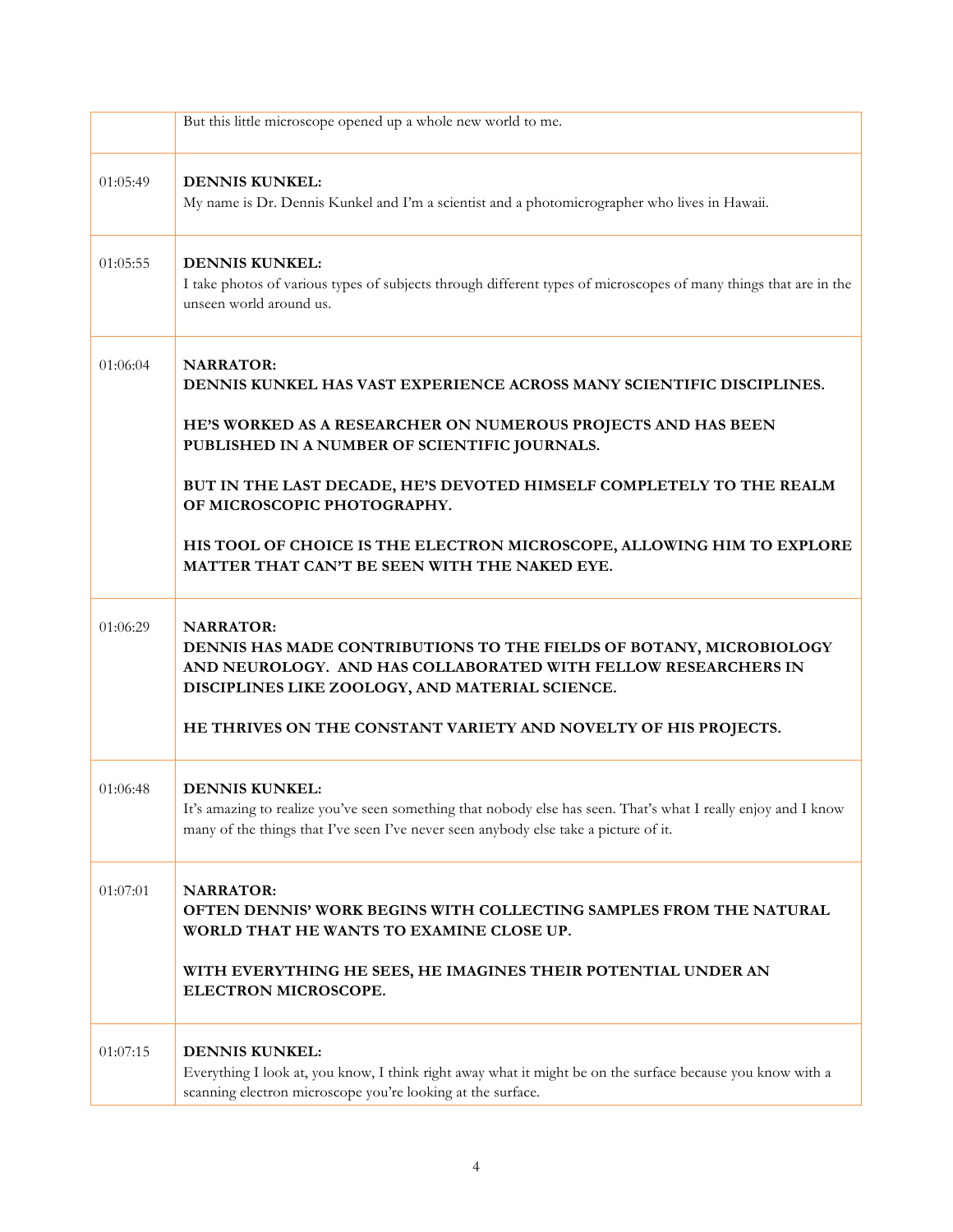|          | This is a piece of coralline algae on an intertidal rock.                                                                                                                                                                                                                                                                                                                                                                   |
|----------|-----------------------------------------------------------------------------------------------------------------------------------------------------------------------------------------------------------------------------------------------------------------------------------------------------------------------------------------------------------------------------------------------------------------------------|
|          | Besides just this coralline alga, there's everything else going on it from diatoms to small invertebrates or larva.<br>So it's gonna open up a whole new micro-community.                                                                                                                                                                                                                                                   |
| 01:07:39 | <b>DENNIS KUNKEL:</b><br>Hawaii is a place where I have round-the-year chance to get outdoors and there's always something growing or<br>moving around here.                                                                                                                                                                                                                                                                |
| 01:07:49 | <b>NARRATOR:</b><br>HAWAII IS ALSO GREAT FOR PROVIDING VOLCANIC SAMPLES FOR EXAMINATION.                                                                                                                                                                                                                                                                                                                                    |
|          | TODAY DENNIS IS PREPARING TO LOOK AT A PIECE OF RETICULATE LAVA UNDER A<br>SCANNING ELECTRON MICROSCOPE.                                                                                                                                                                                                                                                                                                                    |
|          | HE STARTS BY USING A TRADITIONAL LIGHT MICROSCOPE.                                                                                                                                                                                                                                                                                                                                                                          |
| 01:08:04 | <b>DENNIS KUNKEL:</b><br>I go back at the laboratory, take out the sample and then mount it on a special aluminum stub that is used to<br>place in the microscope.                                                                                                                                                                                                                                                          |
|          | Then the sample that's really adhered to the surface, I'll bring that into the laboratory which has a machine that<br>allows you to coat the sample with a very thin layer of metal, it's a combination of palladium and gold that's<br>placed on the surface to make the surface more conductive so that there's not special electron discharges on<br>the sample and making it harder to image and photograph the sample. |
| 01:08:55 | <b>NARRATOR:</b><br>WITH THAT, DENNIS IS READY TO EXPLORE THE SAMPLE AND MAKE PHOTOS.                                                                                                                                                                                                                                                                                                                                       |
|          | HE'S LOOKING FOR A CHARACTERISTIC OF THE IMAGE THAT CATCHES THE EYE.<br>MORE OFTEN THAN NOT, IT'S A STRIKING PATTERN.                                                                                                                                                                                                                                                                                                       |
| 01:09:05 | <b>DENNIS KUNKEL:</b><br>I go right for the pattern right away to study it and take the photographs right away because I don't know if<br>I'm gonna get back to it or if I'll find it again especially if it's a multi-patterned thing, um, I need to get it to<br>where I see the true visual presentation of it.                                                                                                          |
| 01:09:21 | <b>NARRATOR:</b><br>BECAUSE AN ELECTRON MICROSCOPE WILL SHOW AN IMAGE ONLY IN BLACK AND<br>WHITE, DENNIS OFTEN COLORIZES THE ELECTRON IMAGES HE MAKES TO<br>HIGHLIGHT CERTAIN ELEMENTS AND MAKE THEM MORE READILY UNDERSTOOD.                                                                                                                                                                                               |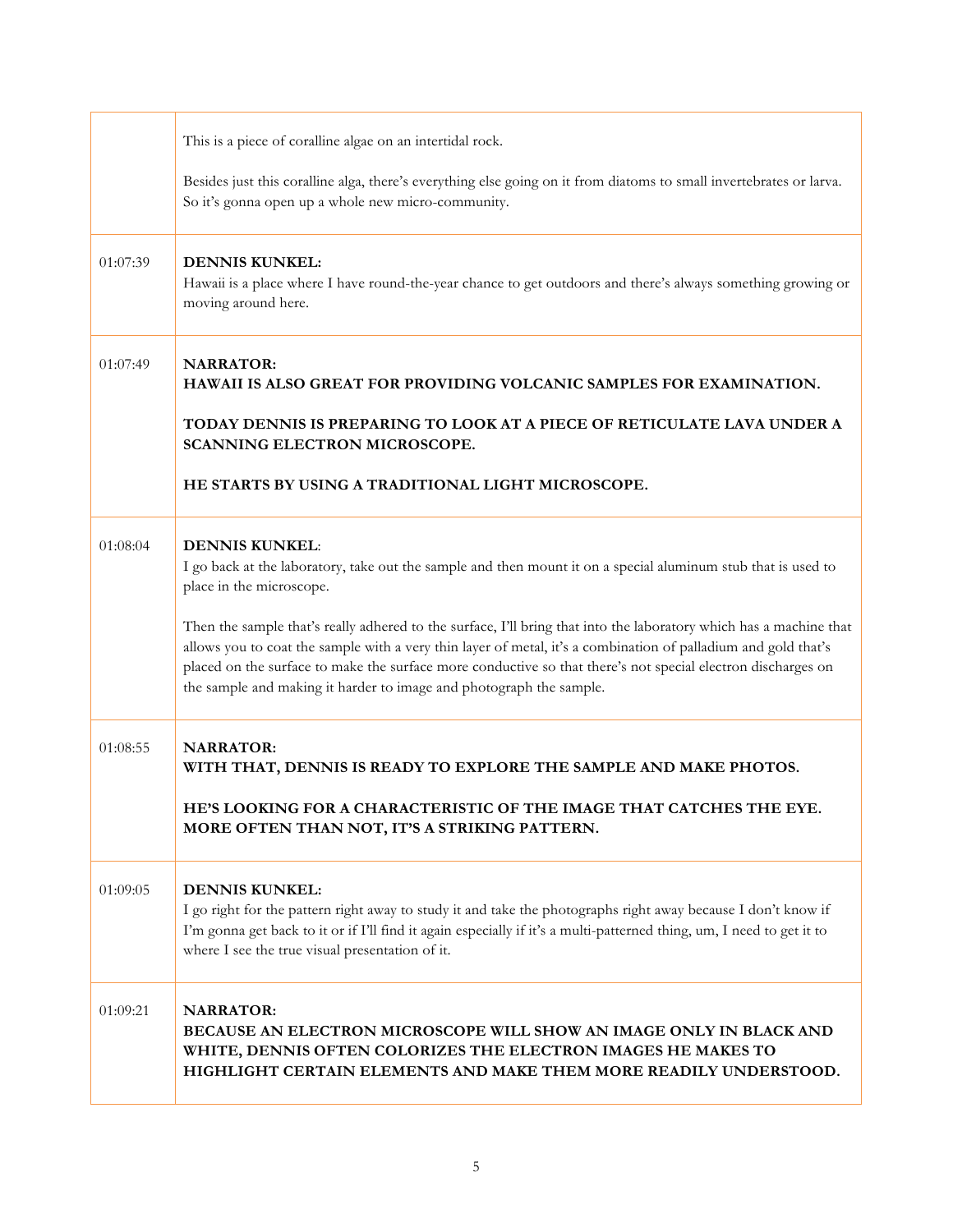| 01:09:32 | <b>DENNIS KUNKEL:</b>                                                                                                                                                                                                                                                                                                                                                                                                                                                                |
|----------|--------------------------------------------------------------------------------------------------------------------------------------------------------------------------------------------------------------------------------------------------------------------------------------------------------------------------------------------------------------------------------------------------------------------------------------------------------------------------------------|
|          | These are photomicrographs of reticulate lava which is a sample that came from the big island of Hawaii.                                                                                                                                                                                                                                                                                                                                                                             |
|          | This is a black-and-white photomicrograph taken with the scanning electron microscope of reticulate lava.                                                                                                                                                                                                                                                                                                                                                                            |
|          | As you can see from this type of lava, there's structure that has a latticework as well as a lot of holes in it and<br>reticulate lava is formed when molten lava is rapidly—with a lotta bubbles in it, with a lotta gas—there's<br>different kinds of gases—rapidly solidifies. The bubbles are trapped and what is left is this latticework along<br>with all the holes in it.                                                                                                    |
|          | This is a colorized version of the black-and-white original image.                                                                                                                                                                                                                                                                                                                                                                                                                   |
|          | And the color is more pleasing to us because we all see in color rather than viewing things in black and white.<br>And in addition to adding color to this image, we can highlight various structural details such as the lattice, the<br>silica lattice. We can also see various hole patterns due to the bubbles as well as down deep within some of the<br>areas where you have repeating patterns and lots of holes.                                                             |
| 01:10:41 | <b>NARRATOR:</b><br>BUT DENNIS' PHOTOS AREN'T JUST INTRIGUING PICTURES. THEY OFTEN HELP<br>SCIENTISTS UNCOVER NEW INFORMATION.                                                                                                                                                                                                                                                                                                                                                       |
|          | FOR EXAMPLE, AFTER MAKING MICROGRAPHS OF MOSQUITOS FOR A FLORIDA<br>SCIENTIST, IT WAS REVEALED THAT THERE WERE MECHANISMS AT THE TIP OF THE<br><b>INSECT'S ANTENNA THAT NO ONE HAD SEEN BEFORE.</b>                                                                                                                                                                                                                                                                                  |
| 01:11:00 | <b>DENNIS KUNKLE:</b><br>And they realize now that this is one of the ways that this mosquito is able to chemically sense his environment<br>and tell where to find an animal to go bite.                                                                                                                                                                                                                                                                                            |
| 01:11:10 | <b>NARRATOR:</b><br>OF COURSE, DENNIS' PHOTOS WERE ALSO TAKEN WITH EDUCATORS IN MIND.                                                                                                                                                                                                                                                                                                                                                                                                |
| 01:11:15 | <b>DENNIS KUNKLE:</b><br>I've always had this goal when I take them to share them with the public especially students who are in classes,<br>and so to inspire teachers you know I've always had my pictures accessible to them via my Web site and then<br>doing special demos or going to schools.<br>Get the kids interested and asking questions. Maybe don't even tell 'em what it is. Start it off and then have                                                               |
|          | them think about other things that look familiar.<br>So using analogy as a way to approach getting discussions going with the kids keep it open. Don't make it scary<br>initially because you know some of these images can be scary. But once they find out kids aren't afraid. You<br>know they think, Well, that's really weird but they're going to really see the inherent beauty of the subject, learn<br>about the subject, in particular, based on the teacher helping them. |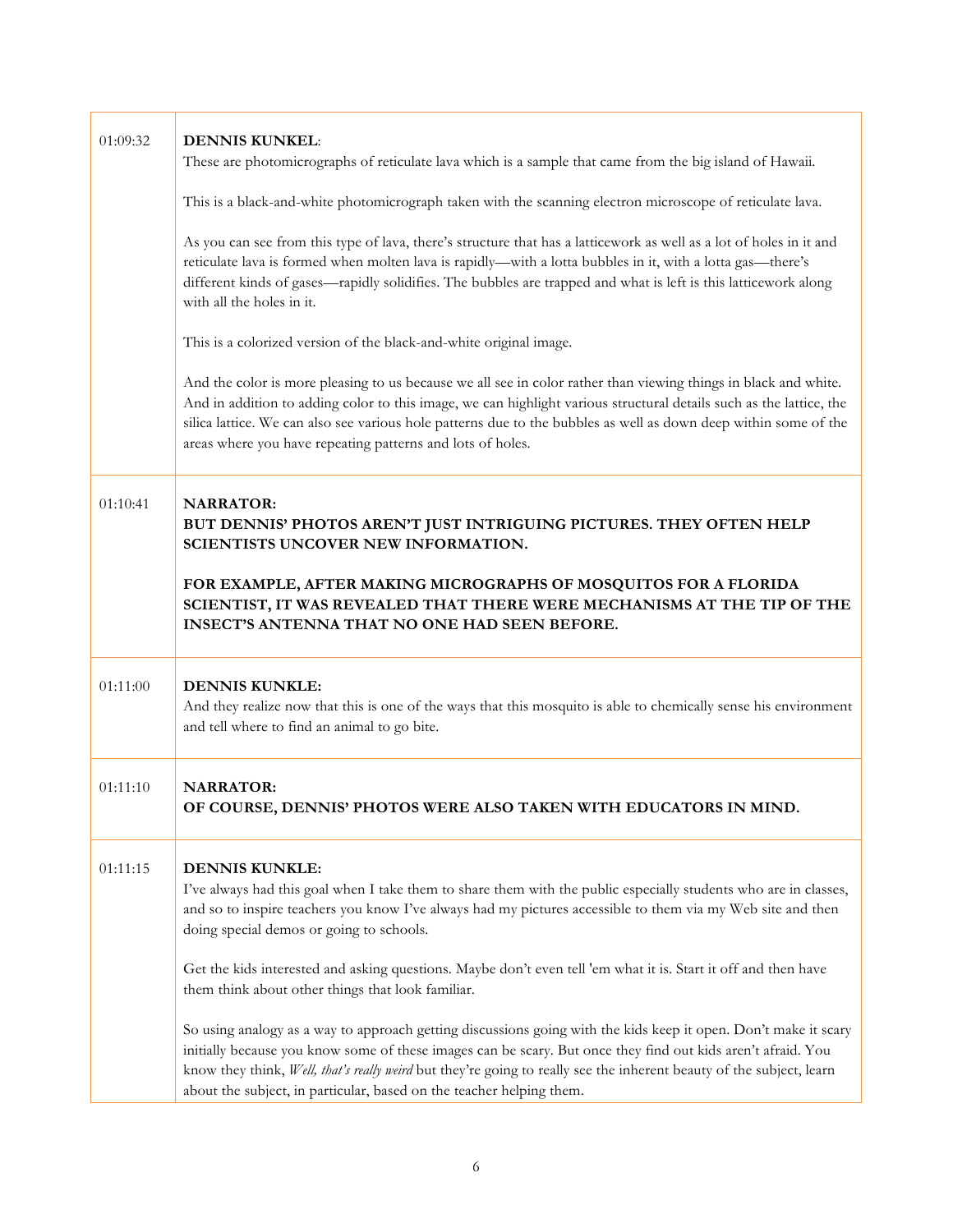| 01:12:06 | <b>DENNIS KUNKEL:</b><br>There are so many things to be found still on our planet that goes beyond what we see with our normal eye<br>especially microorganisms. Microorganisms are so important to us in our bodies, as well as in the environment<br>that if it weren't for microorganisms there wouldn't be life on this planet.           |
|----------|-----------------------------------------------------------------------------------------------------------------------------------------------------------------------------------------------------------------------------------------------------------------------------------------------------------------------------------------------|
|          | <b>GARY BRAASCH</b>                                                                                                                                                                                                                                                                                                                           |
| 01:12:24 | <b>GARY BRAASCH:</b><br>The word of photographic exploration is quite wide. I mean, the things that people do using micrographs is<br>exploring worlds that we cannot see with our naked eye.                                                                                                                                                 |
|          | But there are many things in the world that are hidden from us because time passes or because different<br>seasons happen when we're not here. So my kind of photography is to give us a place in time and how that<br>place changes over years. That's the kind of change and the kind of detail that landscape photography brings<br>about. |
| 01:12:53 | <b>GARY BRAASCH:</b><br>My name's Gary Braasch. I'm a photojournalist. I specialize in nature subjects, environmental stories and<br>especially lately in climate change, global warming and all that means for the world.                                                                                                                    |
| 01:13:03 | <b>NARRATOR:</b><br>GARY BRAASCH WAS TRAINED AS JOURNALIST YET HE BEGAN HIS CAREER AS A<br>NATURE PHOTOGRAPHER.                                                                                                                                                                                                                               |
|          | BUT IT TOOK JUST ONE DAY FOR THE COURSE OF HIS WORK TO CHANGE<br>DRAMATICALLY.                                                                                                                                                                                                                                                                |
|          | MAY 18, 1980: THE ERUPTION OF MT. ST. HELENS IN WASHINGTON STATE.                                                                                                                                                                                                                                                                             |
|          | THE DAY STARTED WITH AN EXCITED PHONE CALL FROM A FRIEND. SOON THE<br>TWO MEN WERE SPEEDING TOWARD THE VOLCANO.                                                                                                                                                                                                                               |
| 01:13:36 | <b>GARY BRAASCH:</b><br>A friend of mine knew the area enough, had a map of the national forest and we got within 12 miles of the<br>mountain on the south side which was the side that was the safest.                                                                                                                                       |
|          | We had this unrestricted view of the eruption and it was a most amazing, roiling, giant gray cumulus cloud.                                                                                                                                                                                                                                   |
|          | And I got pictures that immediately were news pictures.                                                                                                                                                                                                                                                                                       |
| 01:14:00 | <b>NARRATOR:</b><br>GARY'S WORK WAS WIDELY SEEN IN PUBLICATIONS LIKE TIME AND SMITHSONIAN                                                                                                                                                                                                                                                     |

Г

 $\top$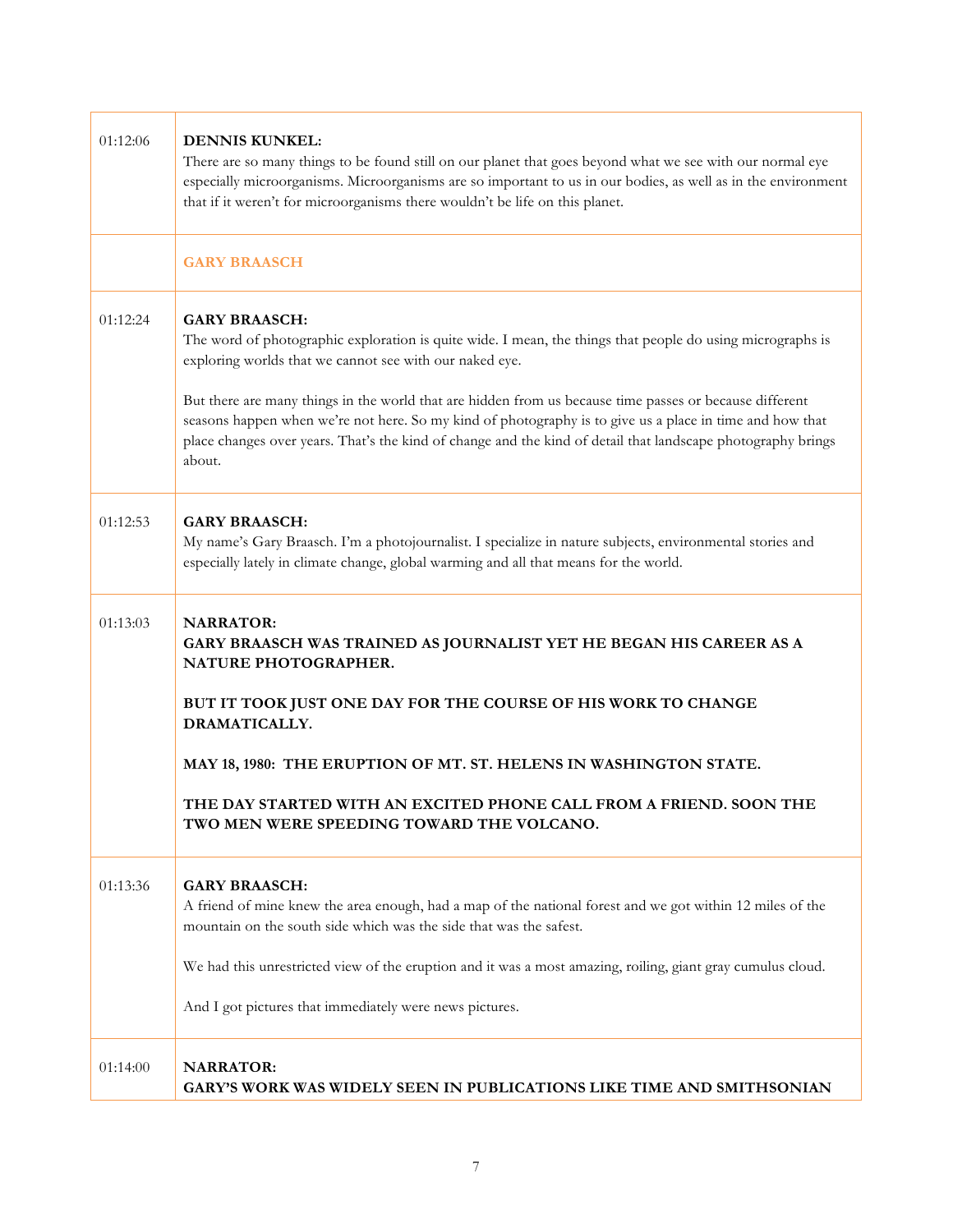|          | MAGAZINE. AND THIS CHANGED THE WAY HE THOUGHT ABOUT HIS<br>PHOTOGRAPHY.                                                                                                                                                                                                                                                                                                                                                                                                                                                                                                                                                                                                                                                                                                                                                                                                                                                                                     |
|----------|-------------------------------------------------------------------------------------------------------------------------------------------------------------------------------------------------------------------------------------------------------------------------------------------------------------------------------------------------------------------------------------------------------------------------------------------------------------------------------------------------------------------------------------------------------------------------------------------------------------------------------------------------------------------------------------------------------------------------------------------------------------------------------------------------------------------------------------------------------------------------------------------------------------------------------------------------------------|
| 01:14:09 | <b>GARY BRAASCH:</b><br>Because Mt. St. Helens is not only a huge nature event but also news and beautiful and dangerous and just<br>awe-inspiring. I put the journalism back into my photography and I became an environmental photojournalist.<br>And I have been doing that ever since.                                                                                                                                                                                                                                                                                                                                                                                                                                                                                                                                                                                                                                                                  |
| 01:14:27 | <b>NARRATOR:</b><br>SINCE THAT TIME, GARY HAS RETURNED YEAR AFTER YEAR TO ST. HELENS. AND<br>HE'S DOCUMENTED THE ASTOUNDING RECOVERY OF THE LANDSCAPE WITH A<br>METHOD CALLED "REPEAT PHOTOGRAPHY."                                                                                                                                                                                                                                                                                                                                                                                                                                                                                                                                                                                                                                                                                                                                                         |
| 01:14:38 | <b>GARY BRAASCH:</b><br>'Repeat photography', sometimes called 'time series photography', is going back to the same location and re-<br>photographing it as time goes by.<br>This could be after from a difference between winter and spring, a matter of weeks, it can be through the<br>seasons of a year or in case of Mt. St. Helens and climate change it's usually longer periods of time. And the<br>trick is to make it really useful scientifically and useful as a graphic tool is to get the pictures to line up the<br>right-and be in the right spot.                                                                                                                                                                                                                                                                                                                                                                                          |
| 01:1511  | <b>GARY BRAASCH:</b><br>So these are photographs from '85 when it was still raw landscape, very few plants around, and-and the erosion<br>down in the valley was very raw. And the canyons were deeper and steeper. But the river was still relatively<br>small and now the landscape has changed a lot.<br>So I'm looking at the relationship between points of land erosion, cliffs that are in my photo from 1985 and<br>where the mountain is in relationship to those points to sorta get a straight line and don't want to get myself<br>into that relationship so I have a line between the mountain and that point of land. But that point of land has<br>really eroded away and there's two of 'em down there now and I'm not sure which is which<br>So there's a lotta changes that make it more difficult to find exactly the right spot to do a repeat. I think here is<br>one and maybe even back there to do one to see if I can get a match. |
| 01:16:06 | <b>NARRATOR:</b><br>GARY'S REPEAT PHOTOS TELL AN INTERESTING STORY OF HOW LIFE HAS<br>RETURNED TO MT. ST HELENS.                                                                                                                                                                                                                                                                                                                                                                                                                                                                                                                                                                                                                                                                                                                                                                                                                                            |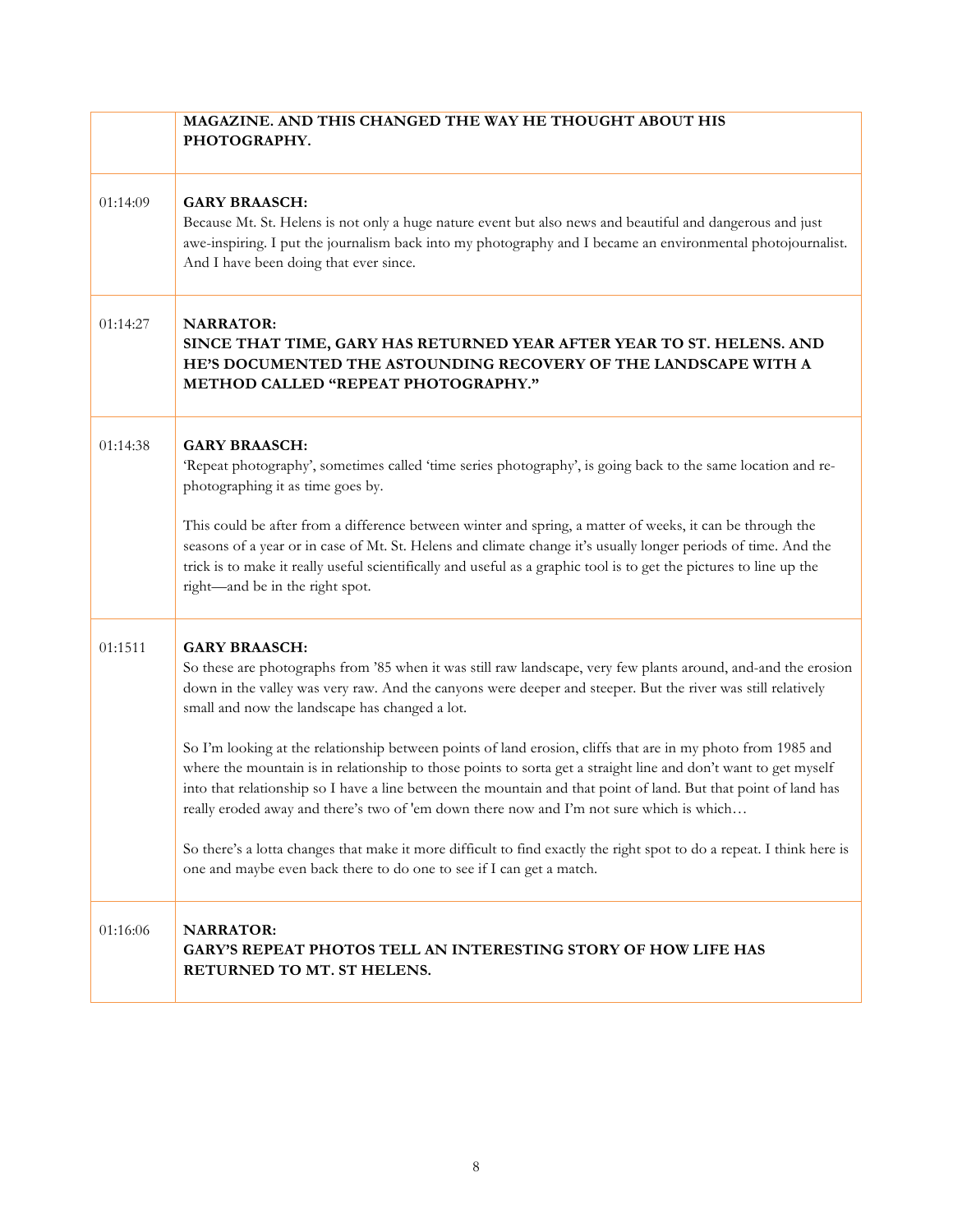| 01:16:13 | <b>GARY BRAASCH:</b><br>This is all aftermath when we thought there would be nothing coming back.<br>They really at first – the scientists – were saying, "Well, it's gonna be years and years before this place recovers.<br>Look at the devastation."                                                                                                                                                                                                            |
|----------|--------------------------------------------------------------------------------------------------------------------------------------------------------------------------------------------------------------------------------------------------------------------------------------------------------------------------------------------------------------------------------------------------------------------------------------------------------------------|
| 01:16:25 | <b>GARY BRAASCH:</b><br>There's two prime locations that I photographed in the first few years of Mt. St. Helens where you can see the<br>remnants of the forest that once clothed the hills around Spirit Lake.<br>And so this particular year was a pretty dramatic illustration of the time that's gone by. And now we're<br>completely covered with grasses most of the bushes are back and there are lots of tree seedlings in the area.                      |
| 01:16:51 | <b>GARY BRAASCH:</b><br>So this is the second of the two major shots that I've followed through the years and that have been<br>republished a lot.<br>This was for LIFE magazine in 1984 and this one of the very first plants to pop up in the pumice plain.<br>Nowadays it looks more like this.                                                                                                                                                                 |
| 01:17:11 | <b>NARRATOR:</b><br>GARY IS APPLYING THIS TECHNIQUE TO OTHER WORK, MOST NOTABLY HIS<br>PROJECT "WORLD VIEW OF GLOBAL WARMING."                                                                                                                                                                                                                                                                                                                                     |
| 01:17:19 | <b>GARY BRAASCH:</b><br>This idea of having a long-term view of a landscape and being able to tie it to what the scientists are finding,<br>that's actually what I'm doing with "World View of Global Warming", too. I have repeat shots that I'm doing<br>there and with the information from scientists I'm trying to connect up people to the process that's happening<br>so they can see the changes that are happening and have some sense of the time scale. |
| 01:17:40 | <b>NARRATOR:</b><br>THESE IMAGES ARE BEING SEEN AND USED BY SCIENTISTS AND OFFICIALS AT THE<br>HIGHEST LEVELS OF GOVERNMENT.                                                                                                                                                                                                                                                                                                                                       |
| 01:17:47 | <b>GARY BRAASCH:</b><br>I know that the people in the White House in the Office of Science and Technology Policy have my pictures<br>and I know they've done a lot of slide shows where my pictures are part of their presentation of telling not<br>only people in the legislative branch but also people in their departments and maybe even other countries that<br>climate change is happening and here's some examples.                                       |

 $\Gamma$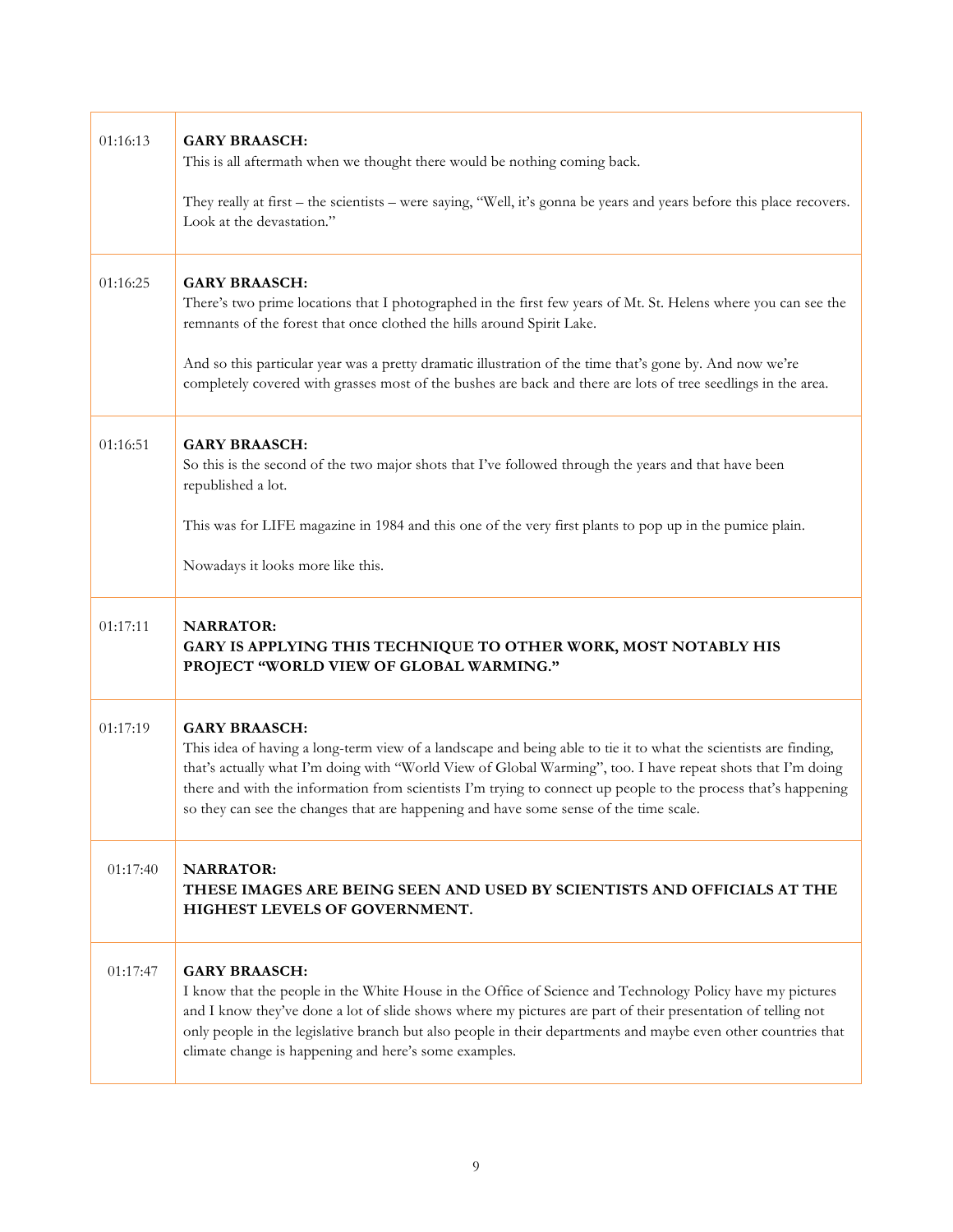| 01:18:07                           | <b>NARRATOR:</b><br>BUT HE ALSO HOPES THAT HIS WORK WILL BE OF USE TO TEACHERS AS THEY<br>EDUCATE THE NEXT GENERATION OF CITIZENS.                                                                                                                                                                     |  |
|------------------------------------|--------------------------------------------------------------------------------------------------------------------------------------------------------------------------------------------------------------------------------------------------------------------------------------------------------|--|
| 01:18:14                           | <b>GARY BRAASCH:</b><br>So to tell the story that time can paint in comparison photography is probably the most powerful kind of<br>teaching tool that what I do gives to the teacher.                                                                                                                 |  |
| 01:18:25                           | <b>GARY BRAASCH:</b><br>Things are changing very rapidly. And so photography brings us that possibility of being able to bring that<br>change to people who were not even born when the process started but can relate to today's landscape and be<br>amazed and learn from what it used to look like. |  |
|                                    | <b>CREDITS</b>                                                                                                                                                                                                                                                                                         |  |
| <b>PRODUCER</b><br>Beth Harrington |                                                                                                                                                                                                                                                                                                        |  |
| <b>ASSOCIATE PRODUCERS</b>         |                                                                                                                                                                                                                                                                                                        |  |
|                                    | Ashley Michael Karitis                                                                                                                                                                                                                                                                                 |  |
|                                    | Ann Suckow McGarry                                                                                                                                                                                                                                                                                     |  |
|                                    | Carol Sherman                                                                                                                                                                                                                                                                                          |  |
|                                    | Tracey Whitney                                                                                                                                                                                                                                                                                         |  |
|                                    | <b>CAMERA</b>                                                                                                                                                                                                                                                                                          |  |
|                                    | Greg Bond                                                                                                                                                                                                                                                                                              |  |
|                                    | Tom Shrider                                                                                                                                                                                                                                                                                            |  |
|                                    | Todd Sonflieth                                                                                                                                                                                                                                                                                         |  |
|                                    | <b>AUDIO</b>                                                                                                                                                                                                                                                                                           |  |
|                                    | Ted Cutler                                                                                                                                                                                                                                                                                             |  |
|                                    | Randy Layton                                                                                                                                                                                                                                                                                           |  |
|                                    | William Ward                                                                                                                                                                                                                                                                                           |  |
|                                    | <b>ADVISORY BOARD</b>                                                                                                                                                                                                                                                                                  |  |
|                                    | Makeda Best                                                                                                                                                                                                                                                                                            |  |
|                                    | Brooke N, Bourdélat-Parks                                                                                                                                                                                                                                                                              |  |
|                                    | Julia Dolan                                                                                                                                                                                                                                                                                            |  |
|                                    | Lisa Espinosa                                                                                                                                                                                                                                                                                          |  |
|                                    | <b>Bruce Larson</b>                                                                                                                                                                                                                                                                                    |  |
|                                    | Susan McWilliams                                                                                                                                                                                                                                                                                       |  |
|                                    | Lesley Meyer                                                                                                                                                                                                                                                                                           |  |
|                                    | Gary Nash                                                                                                                                                                                                                                                                                              |  |

Г

т

٦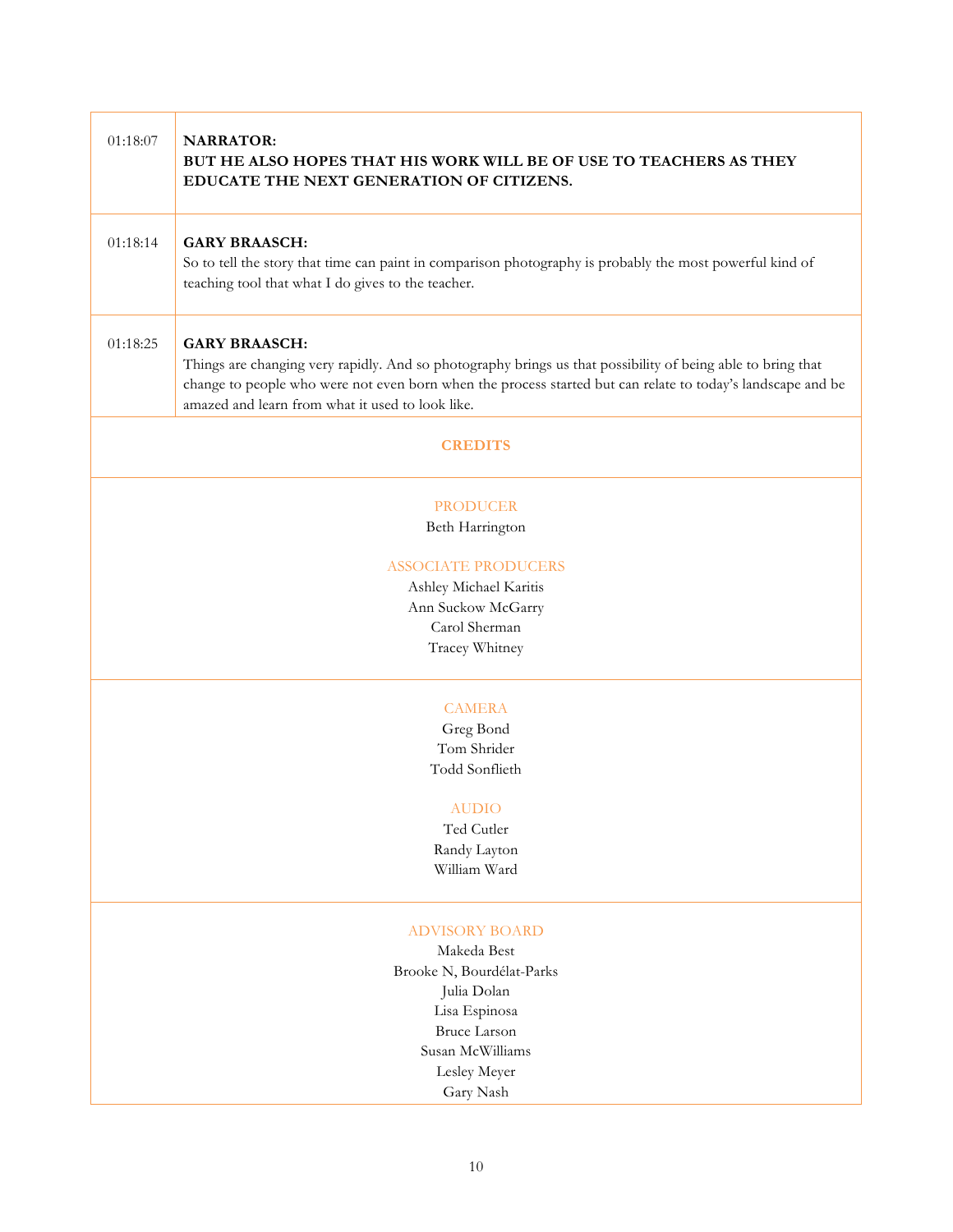#### **CONSULTANTS**

Gary Braasch Sandra Childs

#### ON CAMERA

Gary Braasch Rima Givot Dennis Kunkel, Ph.D. Sisters High School Students

#### EDITOR

Greg Bond

#### ONLINE EDITOR

Greg Bond

#### AUDIO ENGINEER

Steven Vaughn Kray

#### GRAPHICS & ANIMATION

HUB Collective Laverne Heiman-Layton Bradley Marks

### NARRATOR

October Moore

# THEME MUSIC

Brian Sussman

#### ADDITIONAL MUSIC

Audio Network

### CURRICULUM WRITERS

Bruce Larson Lauren McClanahan Tullan Spitz Chris Tachibana

## WEBSITE PRODUCER & DEVELOPER

Heather Young

### WEBSITE CONTRIBUTORS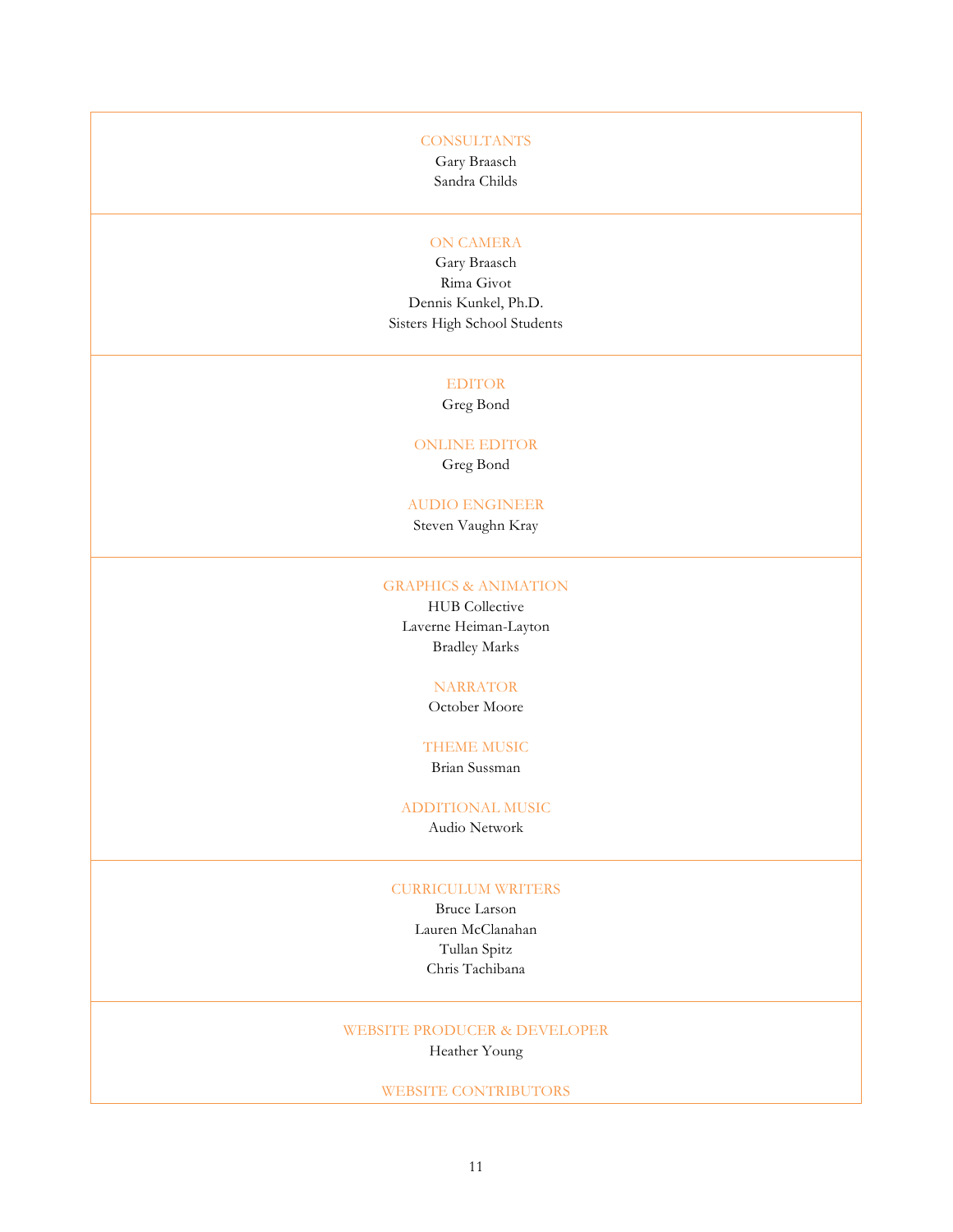Makeda Best Bruce Larson Tullan Spitz Catherine Stimac Ann Suckow McGarry

#### COPY EDITOR

Jennifer Ingraham

#### CURRICULUM EVALUATORS

RMC Research Corporation

### SPECIAL THANKS

Tina Cravalho Marilyn Dunlap University of Hawaii City & County of Honolulu Honolulu Film Office Mt. St. Helens National Volcanic Monument Sisters High School

#### ARCHIVE

Anticancer, Inc. Gary Braasch Photography Tim Flach Photography, Ltd. Dennis Kunkel Ph.D. / Dennis Kunkel Microscopy, Inc. Jonathan Slack, Emeritus Professor, University of Bath Stock Image Provided by Shutterstock.com

#### PRODUCTION MANAGEMENT

Cheri Arbini Susan Boyd Stacy Carroll Coonfield

#### POST PRODUCTION

Michael Bendixen Steve Hoyt Jonathan Newsome Tom Shrider

#### PRODUCTION SERVICES

Lisa Miyamoto

#### LEGAL SERVICES